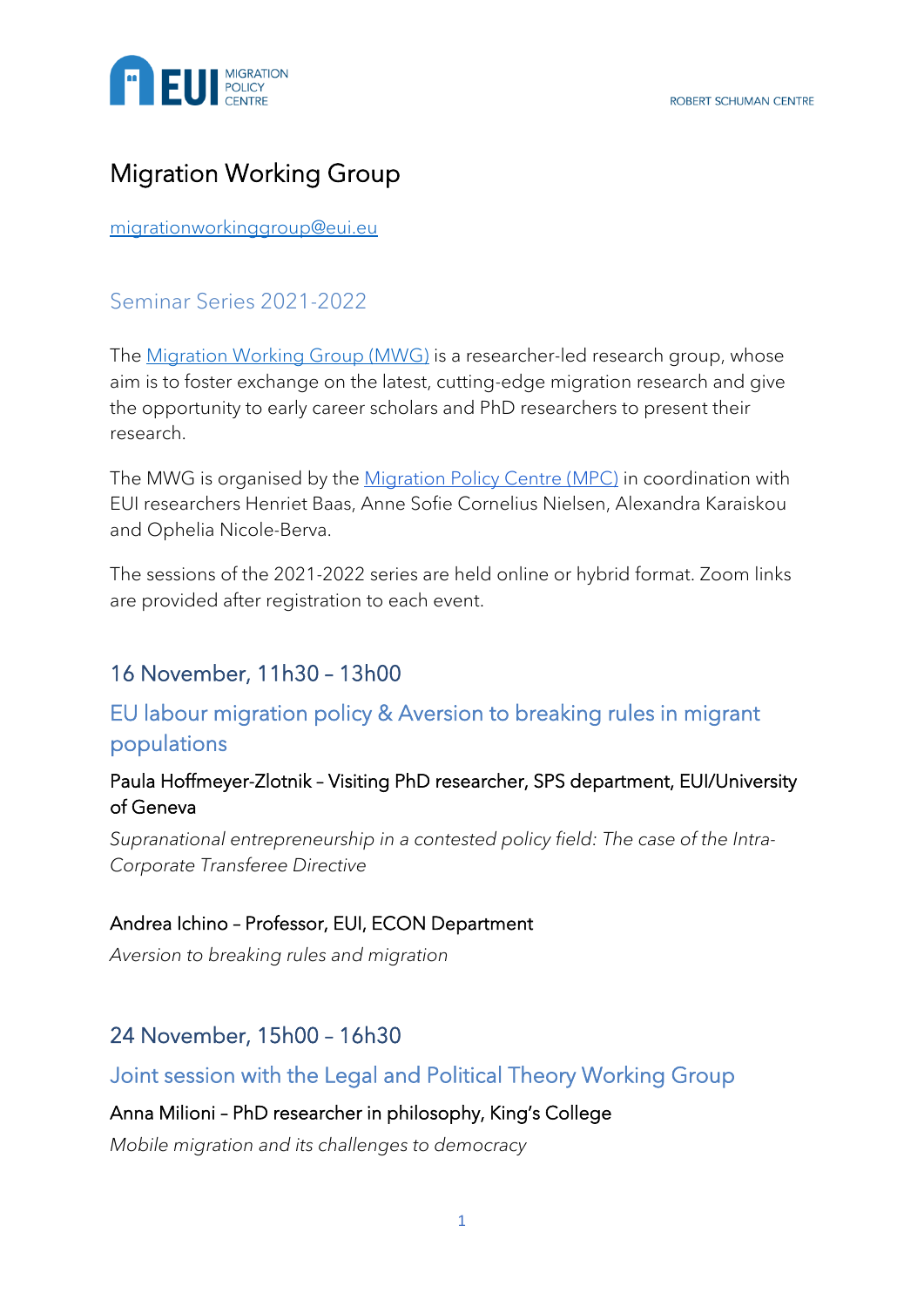

## 8 December, 11h30 – 13h00

## EU high-tech borders and the right to effective remedies

#### Evelien Brouwer, Lecturer in Public Law and Technology, Utrecht University

*'Schengen and the administration of exclusion: legal remedies caught in between entry bans, risk assessment and Artificial Intelligence*

### Niovi Vavoula, Lecturer (Assistant Professor) in Migration and Security, Queen Mary University of London

*Information Sharing in the Administration of Asylum: In-Between Gaps in Judicial Protection and Interstate Trust*

## 14 December, 11h30 – 13h00

## Public attitudes towards migration and migrant voting behavior

## Mariana Carmo Duarte (PhD researcher, SPS department, EUI), João Carvalho (ISCTE-Instituto Universitário de Lisboa) and Didier Ruedin (University of Neuchâtel)

*Follow the media? Explaining public concern with immigration in the 2000s*

#### Victoria Finn – Max Weber Fellow, EUI

*Motivations to (not) vote: Migrant ties and trust in two countries*

## 18 January, 11h30 – 13h00

#### Borders and (im)mobility along migration routes

#### Andrew Fallone and Moaz Abdelrahman – School of Transnational Governance, EUI

*Crossing the border on TikTok: Documenting irregular journeys through novel social media platforms*

#### Eroll Kuhn – Max Weber Fellow, EUI

*How participation in the European refugee relocation program affected refugee journeys/mobility*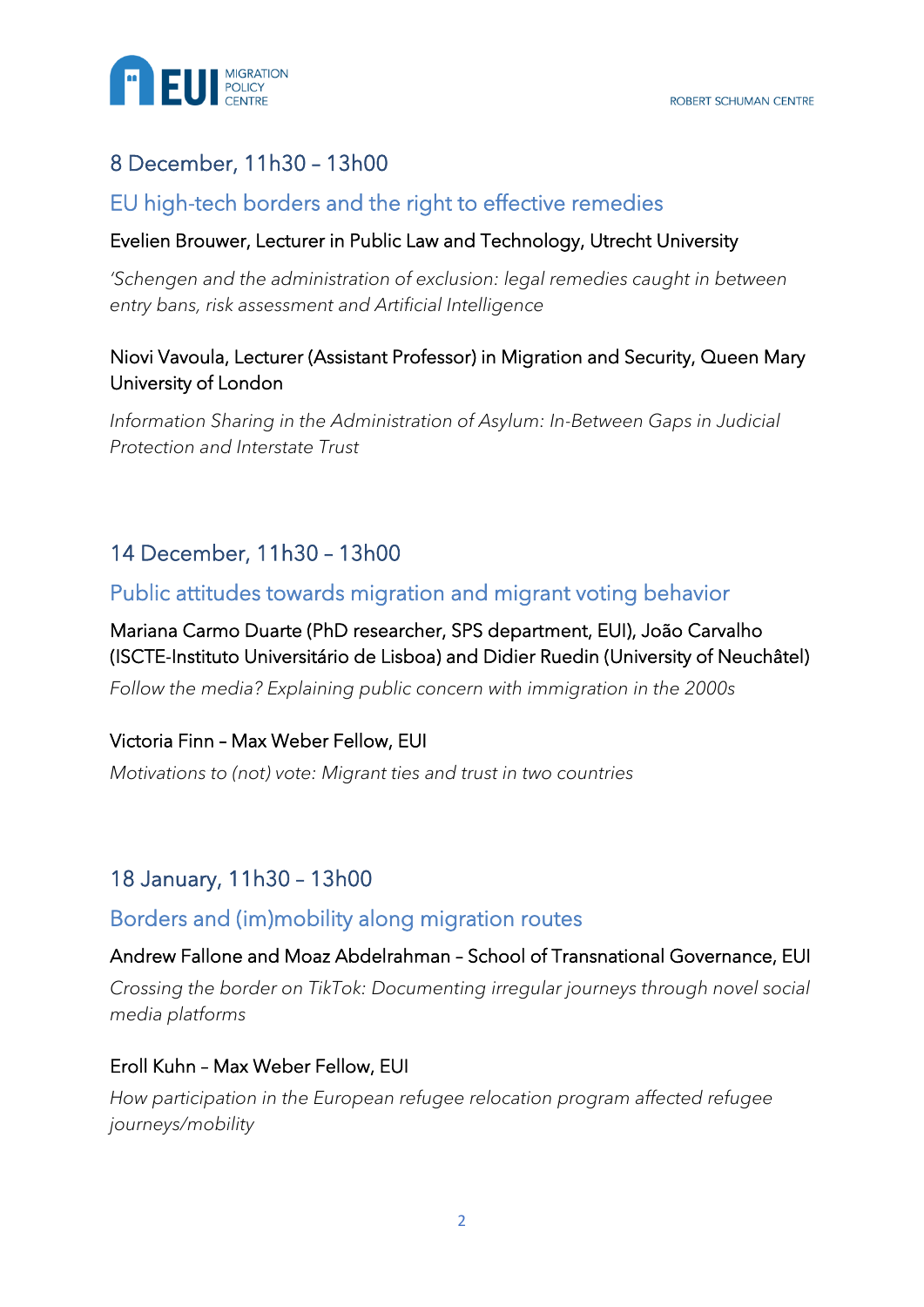

## 27 January, 16h00 – 18h00

### Visual Methodologies in Migrations Studies

#### Joint session with CERC Migration and Integration and Qualifie

Presentation of the book "Visual Methodology in Migration Studies. New [Possibilities, Theoretical Implications, and Ethical Questions](https://link-springer-com.eui.idm.oclc.org/book/10.1007/978-3-030-67608-7)" (2021, Springer) and edited by Karolina Nikielska-Sekula and Amandine Desille

#### SPEAKERS:

Karolina Nikielska-Sekula, Jagiellonian University Amandine Desille, University of Bordeaux Franz Buhr, University of Lisbon Sanderien Verstappen, University of Vienna Karolína Augustová, Aston University Tina Magazzini, European University Institute Alice Massari, Ryerson University

## 15 February, 11h30 – 13h00

#### Strategies in Migration Management: deterrence or forecasting?

#### Stephanie Acker – Policy Leader Fellow, STG, EUI

*But does the math work? Solutions for the refugee crisis with actual numbers?*

#### Verena Brändle & Peter Tolochko – Max Weber Fellow, EUI

*The "who is who" of "information risk campaigns" from government for migrants*

## 15 March, 11h30 – 13h00

## Drivers behind mobility and reception in different eras

#### Fotis Papadopoulos – PhD researcher, EUI – HEC department

*Greek migration to Sub-Saharan Africa: changing trends from colonial times to postcolonial states*

#### Anne Sofie Nielsen – PhD researcher, EUI – SPS department

*The effect of human values on attitude towards immigration*